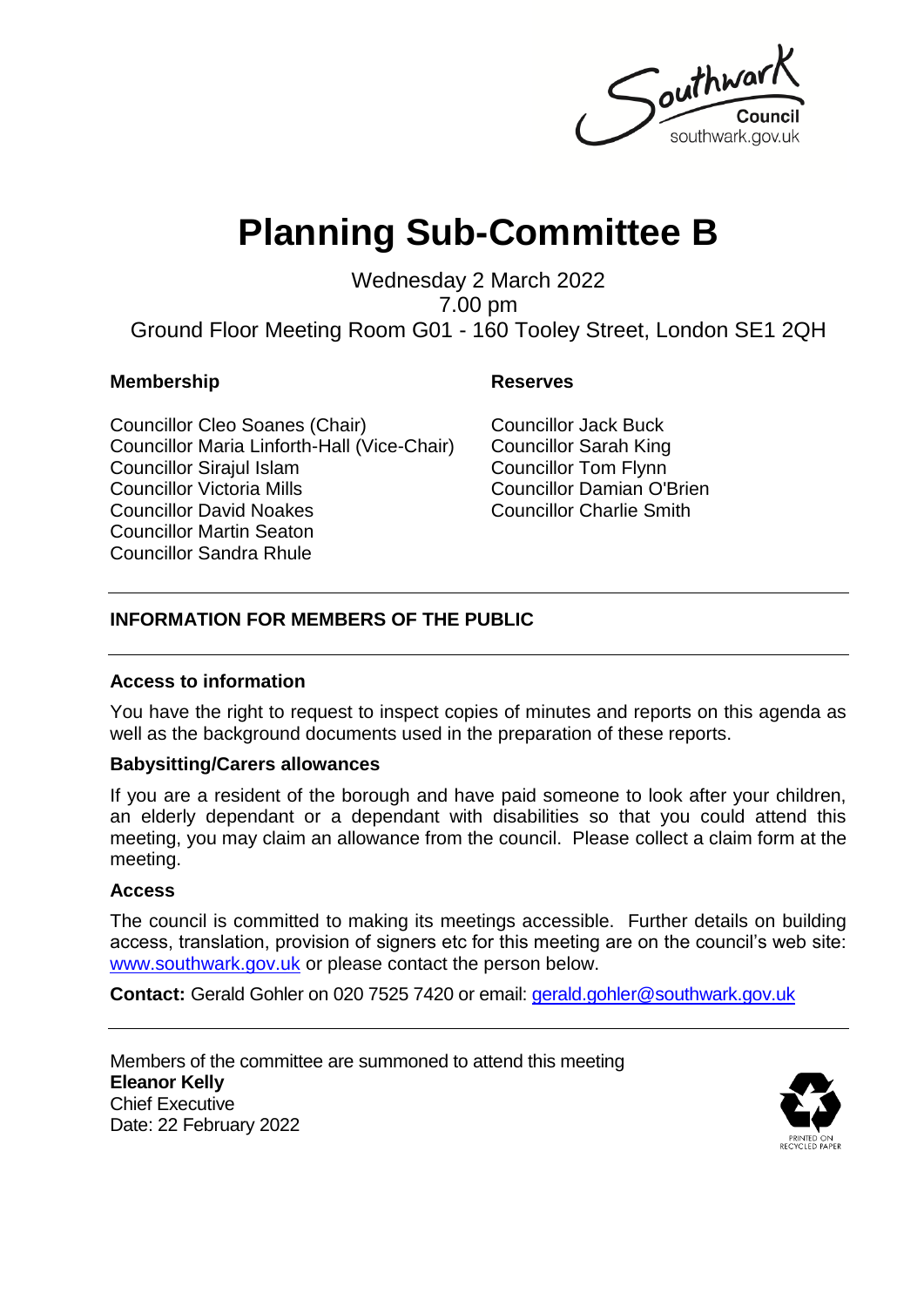Southwark southwark.gov.uk

## **Planning Sub-Committee B**

Wednesday 2 March 2022 7.00 pm Ground Floor Meeting Room G01 - 160 Tooley Street, London SE1 2QH

### **Order of Business**

**Item No. Title Page No.**

#### **1. INTRODUCTION AND WELCOME**

#### **2. APOLOGIES**

#### **3. CONFIRMATION OF VOTING MEMBERS**

A representative of each political group will confirm the voting members of the sub-committee.

#### **4. DISCLOSURE OF MEMBERS' INTERESTS AND DISPENSATIONS**

Members to declare any interests and dispensation in respect of any item of business to be considered at this meeting.

#### **5. ITEMS OF BUSINESS THAT THE CHAIR DEEMS URGENT**

The chair to advise whether they have agreed to any item of urgent business being admitted to the agenda.

#### **6. MINUTES** 1 - 6

To approve as a correct record the minutes of the meeting held on 22 November 2021.

#### **7. DEVELOPMENT MANAGEMENT ITEMS** 7 - 10

#### **7.1. ADVENTURE PLAYGROUND DOG KENNEL HILL LONDON SOUTHWARK** 11 - 37